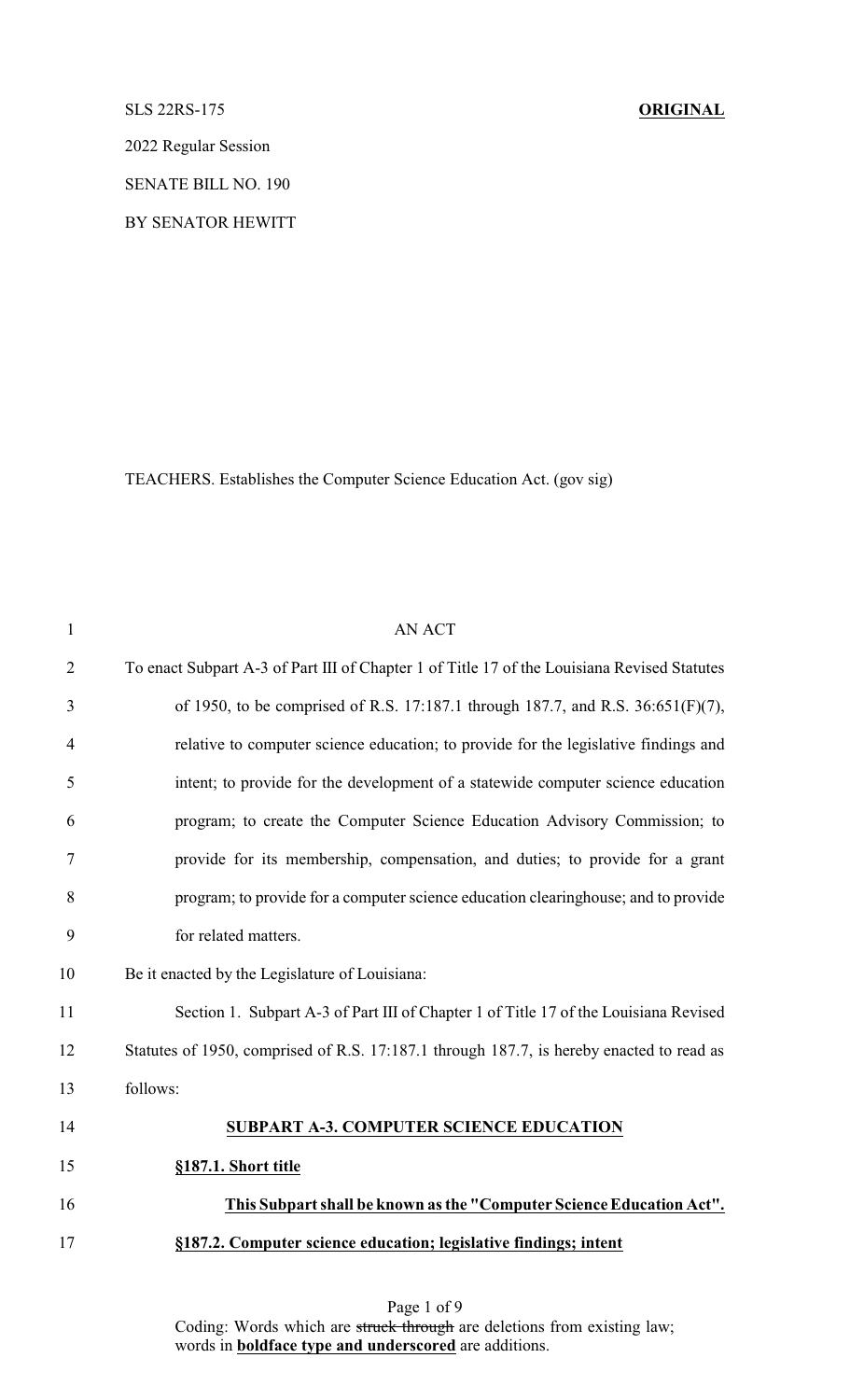| $\mathbf{1}$   | A. The legislature finds the following:                                           |
|----------------|-----------------------------------------------------------------------------------|
| $\overline{2}$ | (1) Computer science is a transforming industry that bolsters                     |
| 3              | productivity, drives innovation, and creates commerce.                            |
| $\overline{4}$ | (2) Knowledge of computer science and the use of technology is essential          |
| 5              | for all individuals, not just those working or planning to work in the technology |
| 6              | sector.                                                                           |
| $\tau$         | (3) Cross-curricular instruction at all grade levels in computer science          |
| 8              | will enhance student achievement in core subjects, increase student motivation    |
| 9              | for learning, and develop a skilled workforce.                                    |
| 10             | (4) Positions related to computer science are some of the fastest-growing         |
| 11             | in the global economy, yet many of those positions remain unfilled. In order to   |
| 12             | fill those positions, a comprehensive computer science education strategy needs   |
| 13             | to be integrated into the elementary and secondary grades that flows seamlessly   |
| 14             | into careers and postsecondary education pathways.                                |
| 15             | (5) In Louisiana, the fastest growing industry is Professional, Scientific,       |
| 16             | and Technical Services which is composed of much of the tech industry.            |
| 17             | Software developer and network administrator are among the ten fastest-           |
| 18             | growing occupations in the state requiring a college education. Yet the state is  |
| 19             | producing fewer than half of the graduates needed to fill computer science-       |
| 20             | related jobs.                                                                     |
| 21             | (6) Successful completion of rigorous postsecondary computer science              |
| 22             | programs requires a thorough foundation at the elementary and secondary           |
| 23             | education level.                                                                  |
| 24             | (7) It is in the public interest that a comprehensive computer science            |
| 25             | education initiative be undertaken to ensure Louisiana has citizens who have the  |
| 26             | expertise to perform the technology skills embedded in most professions, who      |
| 27             | can meet the ever-increasing workforce demands in the technology sector, and      |
| 28             | who can envision and grow the next generation of technological advances.          |
| 29             | (8) In order to fulfill the need for a comprehensive computer science             |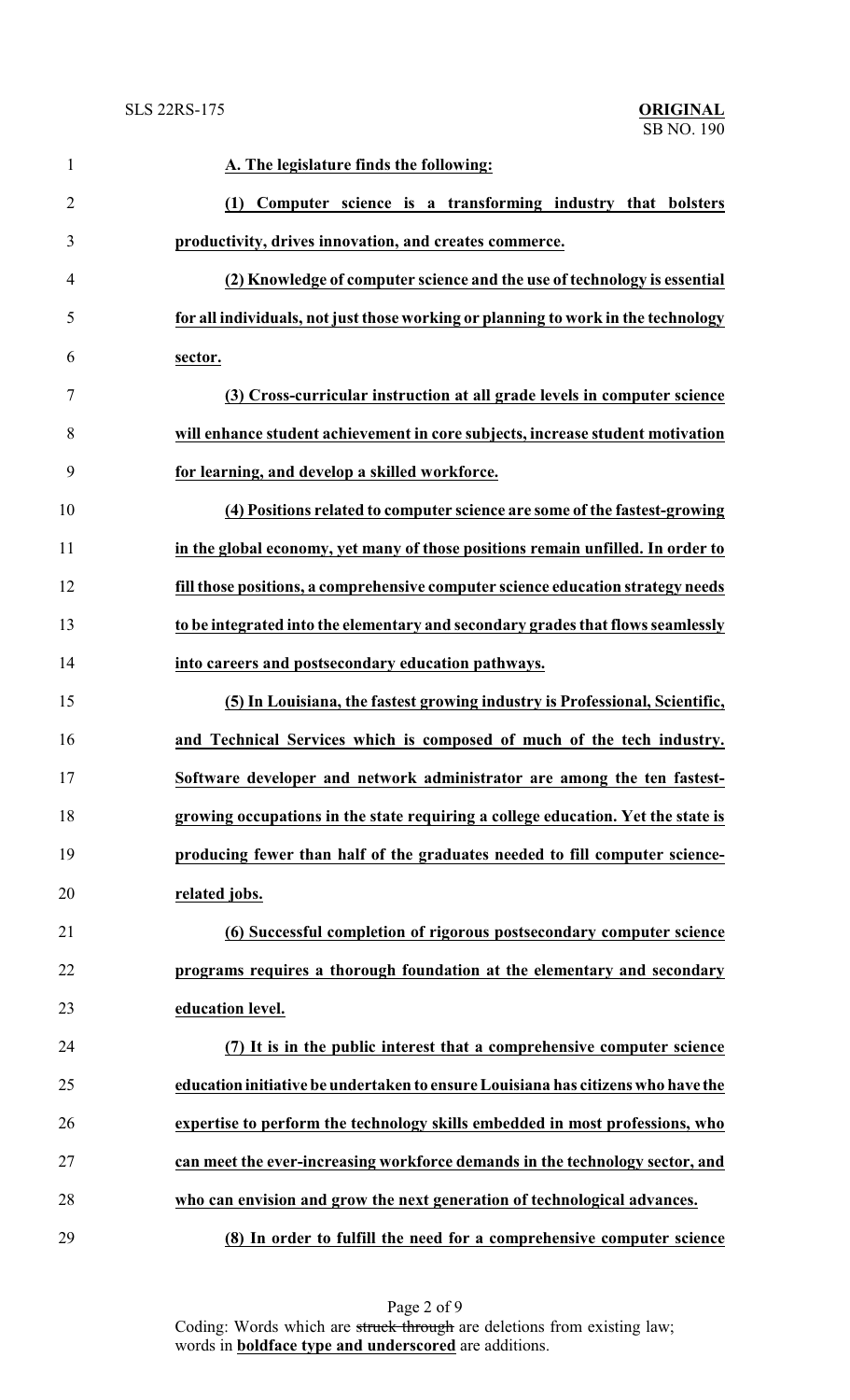| $\mathbf{1}$   | education, more teachers need to be trained to teach computer science and all   |
|----------------|---------------------------------------------------------------------------------|
| $\overline{2}$ | schools need to offer computer science courses.                                 |
| 3              | B. It is the intent of the legislature to create a comprehensive statewide      |
| 4              | computer science education program that benefits all citizens, flows seamlessly |
| 5              | between all levels of education, and meets the needs of a dynamic and           |
| 6              | competitive economy.                                                            |
| 7              | §187.3. Computer Science Education Advisory Commission; establishment,          |
| 8              | members, purpose                                                                |
| 9              | A.(1) The Computer Science Education Advisory Commission, referred              |
| 10             | to in this Chapter as the "advisory commission", is established to provide      |
| 11             | recommendations to the State Board of Elementary and Secondary Education        |
| 12             | through the state Department of Education for the development and               |
| 13             | implementation of a state action plan for the delivery of education in computer |
| 14             | science in all public schools.                                                  |
| 15             | (2) The advisory commission shall be composed of the following                  |
| 16             | members:                                                                        |
| 17             | (a) One member appointed by the governor.                                       |
| 18             | (b) One member appointed by the president of the Senate.                        |
| 19             | (c) One member appointed by the speaker of the House of                         |
| 20             | Representatives.                                                                |
| 21             | (d) The state superintendent of education, or his designee.                     |
| 22             | (e) A member of the State Board of Elementary and Secondary                     |
| 23             | <b>Education, appointed by the board president.</b>                             |
| 24             | (f) The commissioner of higher education, or his designee.                      |
| 25             | (g) A member of the Board of Regents, appointed by the board president.         |
| 26             | (h) The executive director of the Louisiana Office of Student and               |
| 27             | Financial Assistance, or his designee.                                          |
| 28             | (i) The president of the Louisiana Community and Technical College              |
| 29             | System, or his designee.                                                        |

Page 3 of 9 Coding: Words which are struck through are deletions from existing law; words in **boldface type and underscored** are additions.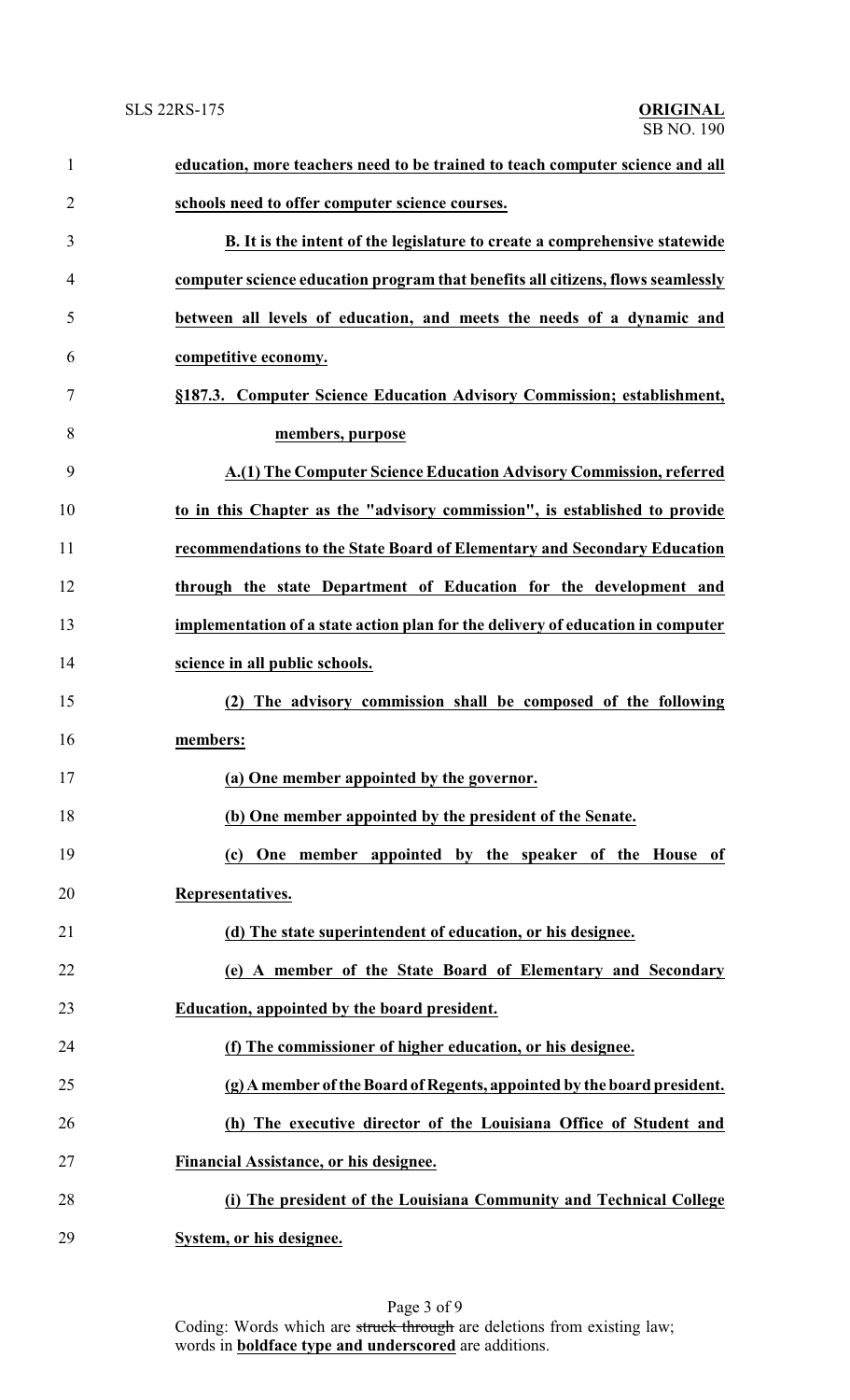| $\mathbf{1}$   | The president of the Louisiana State University System, or his                |
|----------------|-------------------------------------------------------------------------------|
| $\overline{2}$ | designee.                                                                     |
| 3              | (k) The president of the University of Louisiana System, or his designee.     |
| 4              | (I) The president of the Southern University System, or his designee.         |
| 5              | (m) The secretary of the Louisiana Workforce Commission, or his               |
| 6              | designee.                                                                     |
| 7              | (n) The secretary of the Louisiana Economic Development, or his               |
| 8              | designee.                                                                     |
| 9              | (o) A computer science professor, appointed by the commissioner of            |
| 10             | higher education.                                                             |
| 11             | (p) A public high school computer science teacher appointed by the            |
| 12             | president of the Louisiana Chapter of Computer Science Teachers Association.  |
| 13             | (q) A public middle school computer science teacher appointed by the          |
| 14             | president of the Louisiana Chapter of Computer Science Teachers Association.  |
| 15             | (r) A public elementary school computer science teacher appointed by          |
| 16             | the president of the Louisiana Chapter of Computer Science Teachers           |
| 17             | Association.                                                                  |
| 18             | (s) A superintendent of a public school system, appointed by the              |
| 19             | Louisiana Association of School Superintendents.                              |
| 20             | (3) The members shall serve without compensation, except for per diem         |
| 21             | or reimbursement of expenses to which they may be entitled as members of the  |
| 22             | constituent organizations.                                                    |
| 23             | (4) The state superintendent of education shall call an organizational        |
| 24             | meeting of the advisory commission by August 15, 2022. The advisory           |
| 25             | commission shall elect a chairman, and any other officers deemed necessary,   |
| 26             | from among the membership at such meeting. Thereafter, the advisory           |
| 27             | commission shall meet upon call of the chairman.                              |
| 28             | (5) A majority of the total membership shall constitute a quorum of the       |
| 29             | advisory commission, and any official action taken by the advisory commission |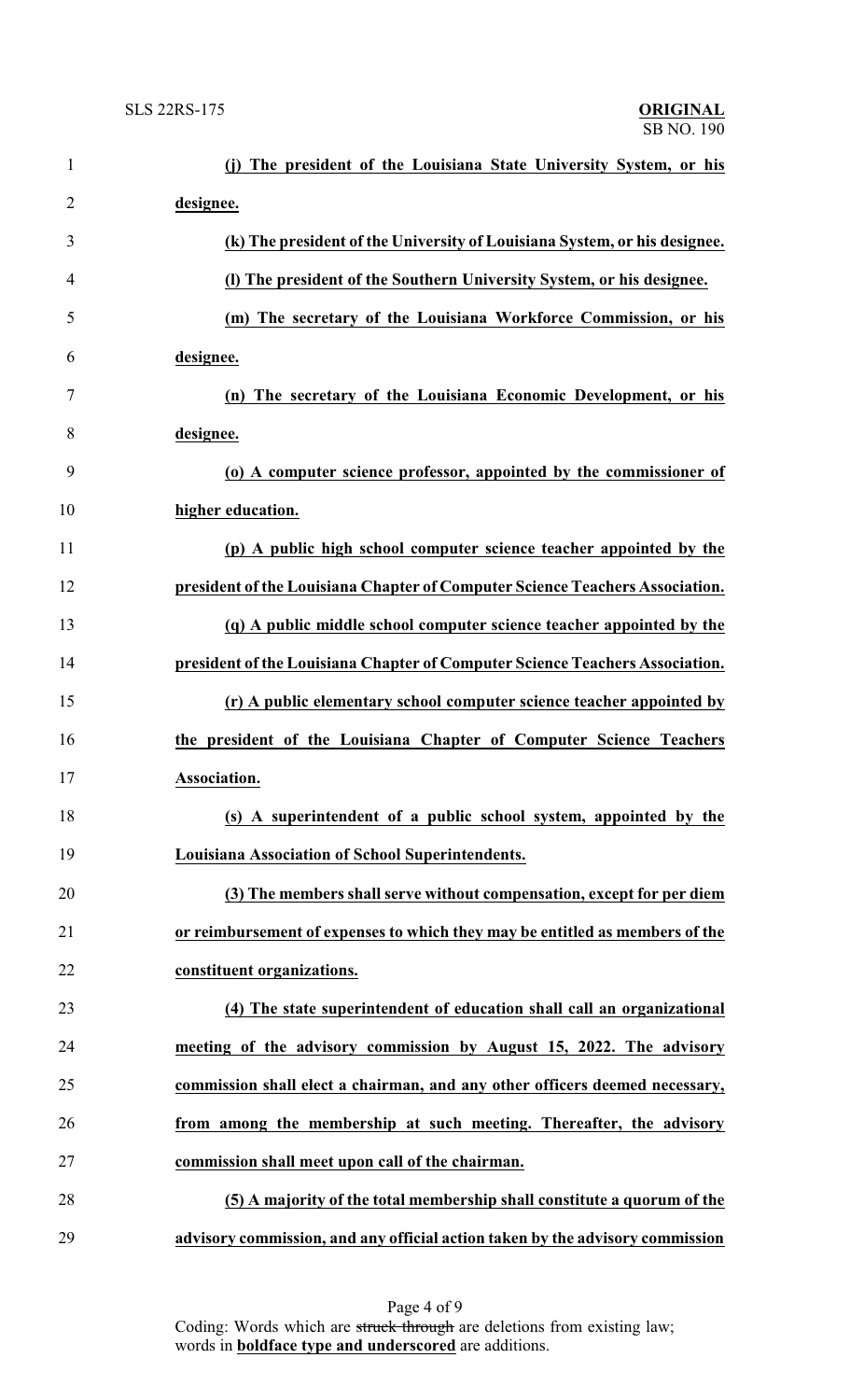| $\mathbf{1}$   | shall require an affirmative vote of the majority of the quorum present and          |
|----------------|--------------------------------------------------------------------------------------|
| $\overline{2}$ | voting.                                                                              |
| 3              | (6) The state Department of Education shall provide staff support for the            |
| 4              | advisory commission.                                                                 |
| 5              | (7) The advisory commission shall cease to exist on December 1, 2024,                |
| 6              | unless the state Board of Elementary and Secondary Education provides for the        |
| 7              | continued existence of the advisory commission through the board's rules and         |
| 8              | procedures. The board shall inform the Louisiana Law Institute of termination        |
| 9              | or continuation of the advisory commission.                                          |
| 10             | <b>B.</b> The commission shall work with:                                            |
| 11             | (1) Public elementary and secondary education administrators and                     |
| 12             | teachers to identify the gaps between computer science education services            |
| 13             | currently provided and those needed in both the near- and long-term and              |
| 14             | possible reasons for such gaps.                                                      |
| 15             | (2) Faculty members in teacher education programs at postsecondary                   |
| 16             | education institutions and current computer science teachers to identify:            |
| 17             | (a) Appropriate computer science education teacher competencies.                     |
| 18             | (b) Acceptable approaches for current classroom teachers to develop the              |
| 19             | competencies.                                                                        |
| 20             | (c) Whether there is a need to create professional development programs              |
| 21             | to assist current teachers in developing needed computer science education           |
| 22             | competencies.                                                                        |
| 23             | (d) Methods to recruit and retain computer science teachers.                         |
| 24             | (3) Business leaders and postsecondary education institutions to identify            |
| 25             | computer science workforce needs and the skills postsecondary students need          |
| 26             | to successfully navigate postsecondary computer science programs.                    |
| 27             | C. By December 1, 2023, the advisory commission shall provide a report               |
| 28             | of Elementary<br>and Secondary Education<br><b>Board</b><br>the<br>state<br>to<br>0n |
| 29             | recommendations and items to be addressed in a statewide plan for computer           |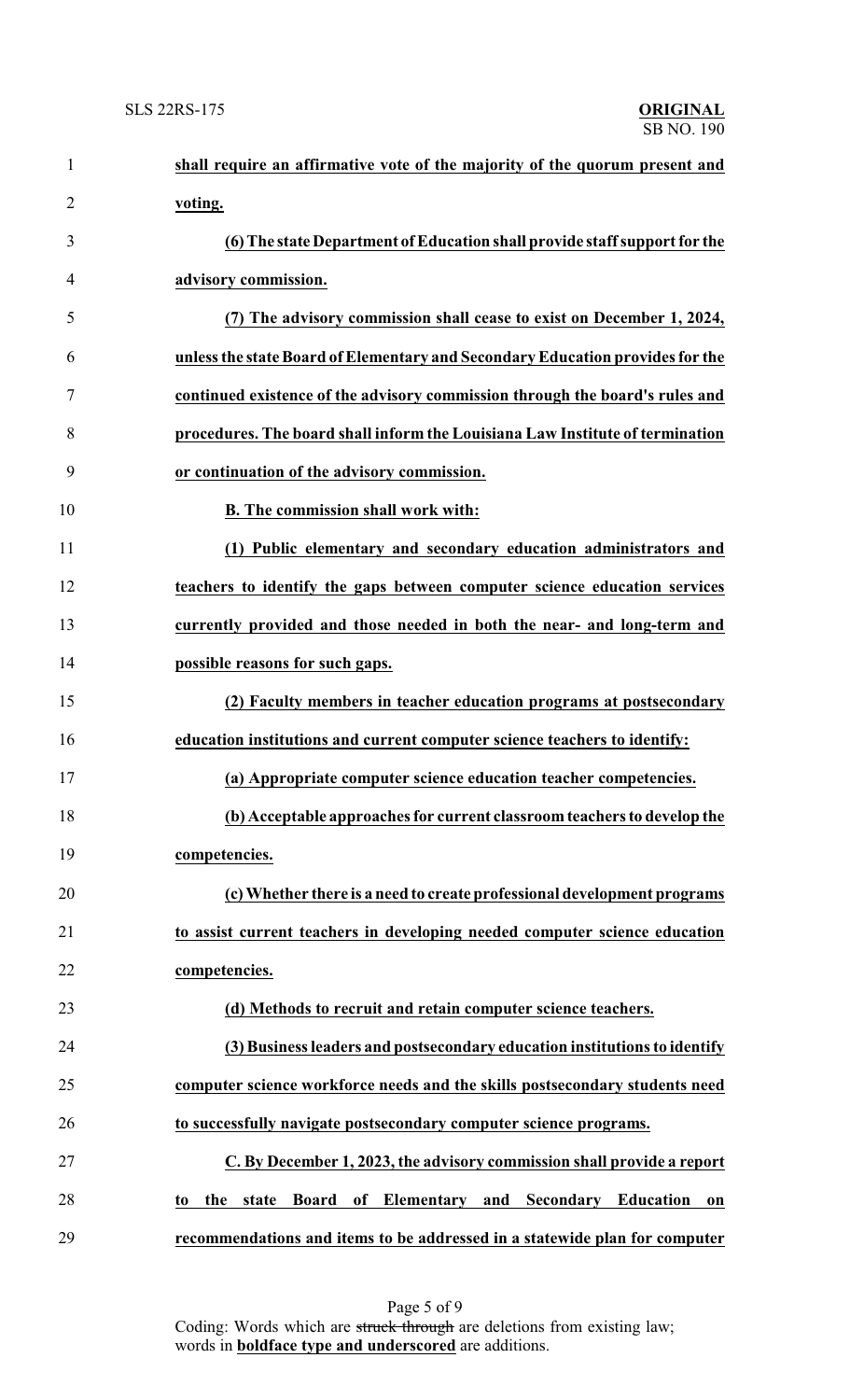| $\mathbf{1}$   | science. At a minimum, the report shall address the following items:              |
|----------------|-----------------------------------------------------------------------------------|
| $\overline{2}$ | (1) State content standards in computer science for grades kindergarten           |
| 3              | through twelve.                                                                   |
| 4              | (2) Coordination of computer science education between elementary and             |
| 5              | secondary schools, postsecondary education institutions, and the workforce.       |
| 6              | (3) Any computer science requirements for high school graduation,                 |
| 7              | postsecondary entrance, and eligibility for the Taylor Opportunity Program for    |
| 8              | Students.                                                                         |
| 9              | (4) Standardized computer science teacher training, including                     |
| 10             | certification requirements, preservice training programs, and professional        |
| 11             | development activities.                                                           |
| 12             | (5) Needed technical assistance grants to public school systems for the           |
| 13             | creation and expansion of computer science courses.                               |
| 14             | (6) Funding strategies for computer science teacher training and                  |
| 15             | expansion of computer science courses offered in public schools.                  |
| 16             | §187.4. State action plan for computer science education                          |
| 17             | The State Board of Elementary and Secondary Education, upon                       |
| 18             | recommendations of the Computer Science Advisory Commission and the state         |
| 19             | Department of Education, shall develop and approve a state action plan for        |
| 20             | computer science education for kindergarten through grade twelve. The state       |
| 21             | action plan shall provide for a comprehensive, integrated plan for providing      |
| 22             | computer science education in Louisiana public schools. The plan shall address    |
| 23             | instructional strategies, guidelines, content standards, and teacher development. |
| 24             | §187.5. Grant program                                                             |
| 25             | A.(1) The state department of education shall establish a program for the         |
| 26             | award of grants annually to public schools and public school teachers to assist   |
| 27             | in the creation and expansion of computer science courses in public schools.      |
| 28             | (2) The grants may be used for teacher professional development                   |
| 29             | programs, teacher salary supplements, course expansion, and for any other         |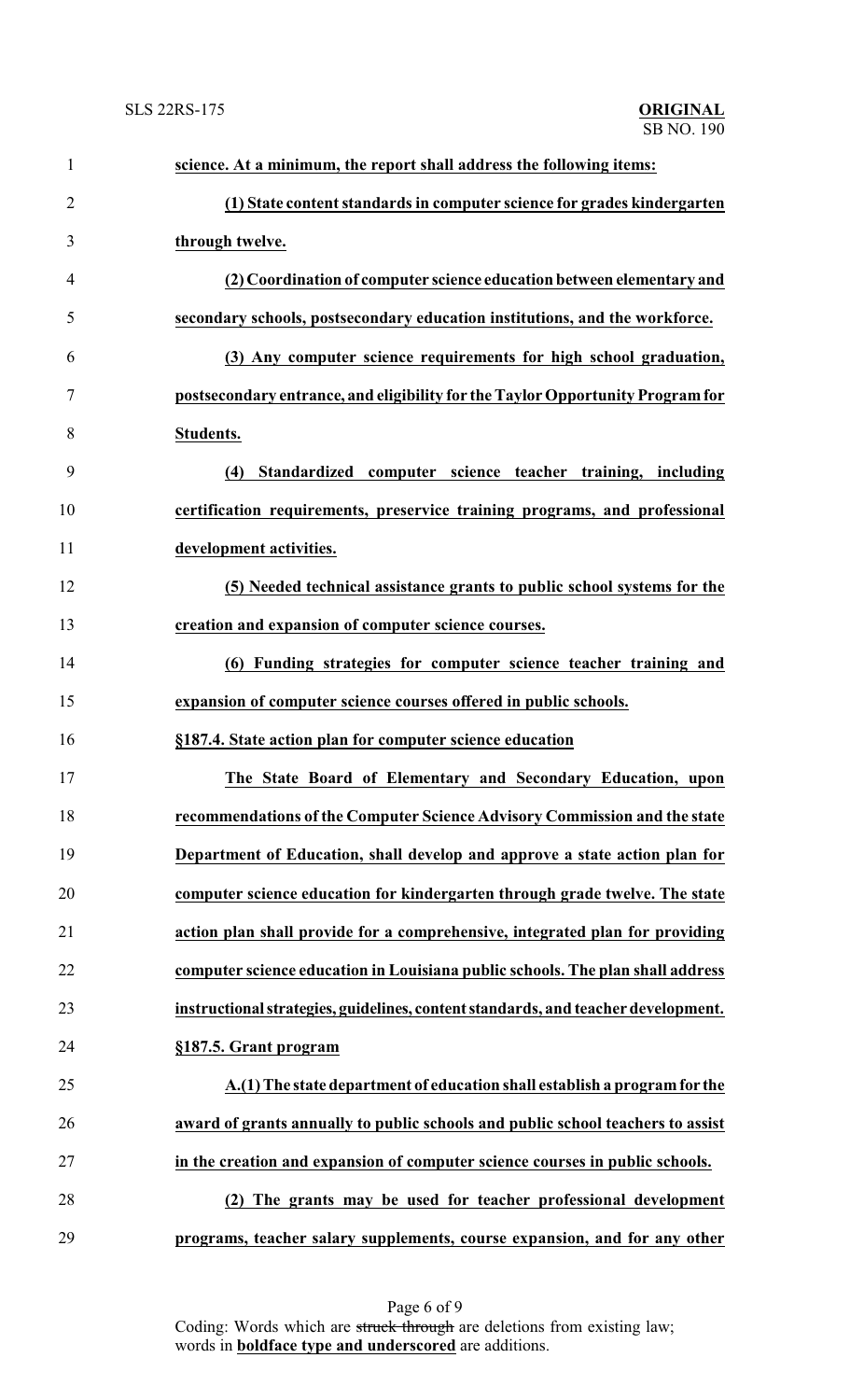| $\mathbf{1}$   | purposes approved by the State Board of Elementary and Secondary Education.          |
|----------------|--------------------------------------------------------------------------------------|
| $\overline{c}$ | B. The state department of education shall:                                          |
| 3              | (1) Identify providers of high quality teacher development programs in               |
| 4              | computer science.                                                                    |
| 5              | (2) Identify funding sources for the grant program.                                  |
| 6              | (3) Implement a process to solicit and award grants.                                 |
| 7              | (4) Adopt rules establishing the specific criteria and guidelines for the            |
| 8              | grant program.                                                                       |
| 9              | §187.6. Computer science education clearinghouse                                     |
| 10             | The state Department of Education shall function as a computer science               |
| 11             | education clearinghouse. The department shall review and recommend                   |
| 12             | computer science education resources, maintain a listing of professional             |
| 13             | development courses available for computer science education, and create             |
| 14             | appropriate computer science educational resources.                                  |
| 15             | §187.7. Funding                                                                      |
| 16             | The state action plan established pursuant to this Subpart shall be                  |
| 17             | implemented upon the appropriation of funds for this purpose.                        |
| 18             | Section 2. R.S. $36:651(F)(7)$ is hereby enacted to read as follows:                 |
| 19             | §651. Transfer of boards, commissions, departments, and agencies to Department of    |
| 20             | Education; boards, commissions, and agencies within Department of                    |
| 21             | Education                                                                            |
| 22             | $\ast$<br>*<br>∗                                                                     |
| 23             | F. The following agencies are transferred to and hereafter shall be within the       |
| 24             | Department of Education as provided in R.S. 36:901 et seq.:                          |
| 25             | *<br>$\ast$<br>∗                                                                     |
| 26             | The Computer Science Education Advisory Commission (R.S.                             |
| 27             | <u>17:187.3).</u>                                                                    |
| 28             | $\ast$<br>*<br>∗                                                                     |
| 29             | Section 3. This Act shall become effective upon signature by the governor or, if not |

Page 7 of 9 Coding: Words which are struck through are deletions from existing law; words in **boldface type and underscored** are additions.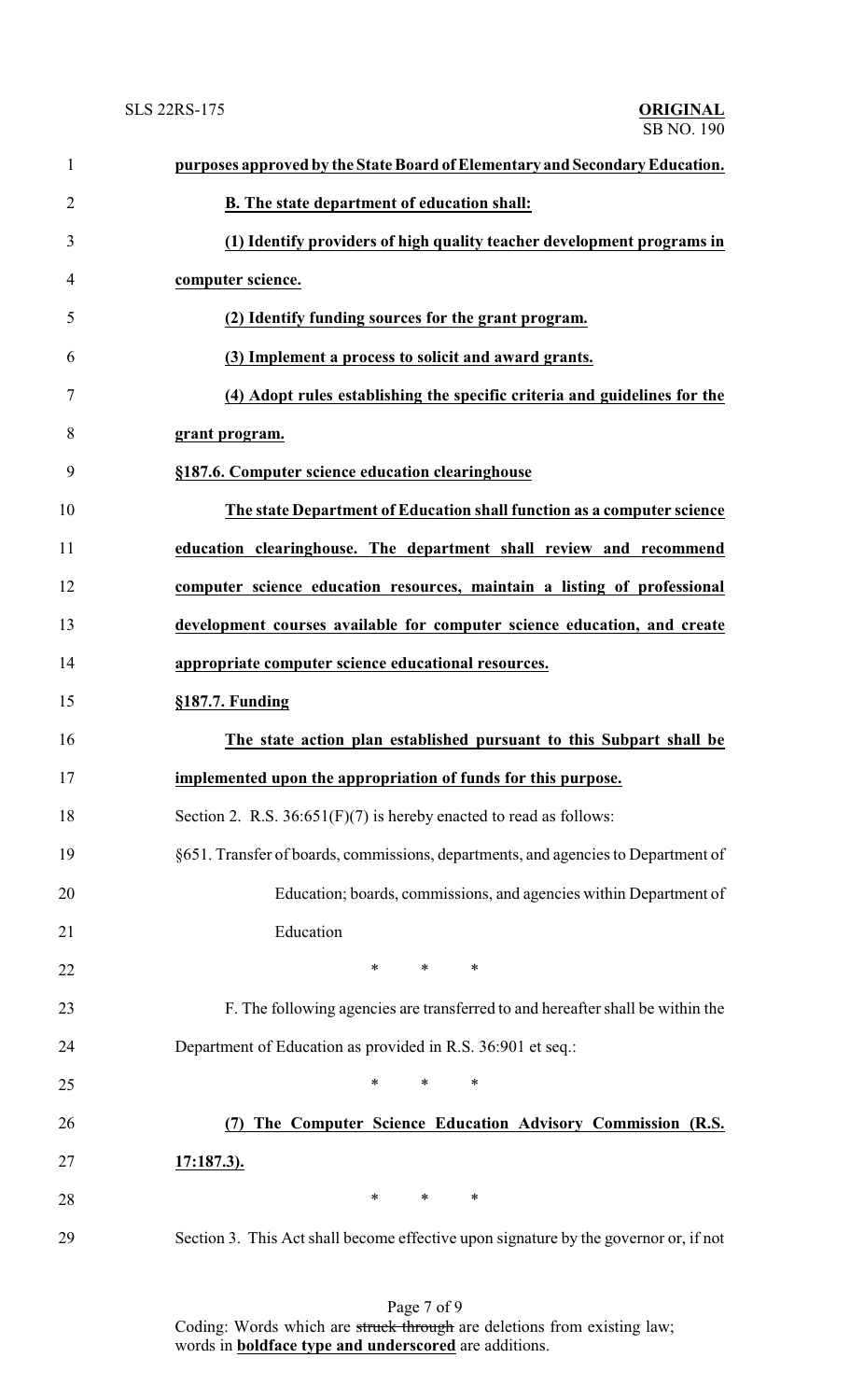- 1 signed by the governor, upon expiration of the time for bills to become law without signature
- 2 by the governor, as provided by Article III, Section 18 of the Constitution of Louisiana. If
- 3 vetoed by the governor and subsequently approved by the legislature, this Act shall become
- 4 effective on the day following such approval.

The original instrument and the following digest, which constitutes no part of the legislative instrument, were prepared by Cheryl Serrett.

## DIGEST

SB 190 Original 2022 Regular Session Hewitt

Proposed law provides for legislative findings and intent relative to a computer science education action plan.

Proposed law establishes a Computer Science Education Advisory Commission (commission) to provide recommendations to the State Board of Elementary and Secondary Education (BESE), through the state Department of Education (DOE), for the development and implementation of the state action plan. Proposed law provides that the members shall serve without compensation, except for per diem or expense reimbursement as provided by their constituent organizations.

Proposed law requires the state superintendent of education to call the first meeting of the advisory commission no later than August 15, 2022. Proposed law terminates the advisory commission on December 1, 2024, unless BESE provides for the continued existence of the advisory commission through board rules and procedures.

Proposed law provides that the DOE shall provide staff support for the advisory commission.

Proposed law provides for the advisory commission to work with:

- (1) Public elementary and secondary education administrators and teachers to identify the gaps between computer science education services currently provided and those needed in both the near- and long-term and possible reasons for such gaps.
- (2) Faculty members of teacher education programs at postsecondary education institutions and the Board of Regents to identify:
	- (a) Computer science teacher education competencies.
	- (b) Acceptable approaches for current classroom teachers to develop the competencies for teaching computer science.
	- (c) Any need to create professional development programs to assist current teachers in developing needed competencies.
	- (d) Methods to recruit and retain computer science teachers.
- (3) Business leaders and postsecondary education institutions to identify computer science workforce needs and needed skills to have success in postsecondary computer science programs.

Proposed law requires the advisory commission to provide a report to BESE by Dec. 1, 2023, on recommendations and items to be addressed in a statewide computer science plan.

Page 8 of 9

Coding: Words which are struck through are deletions from existing law; words in **boldface type and underscored** are additions.